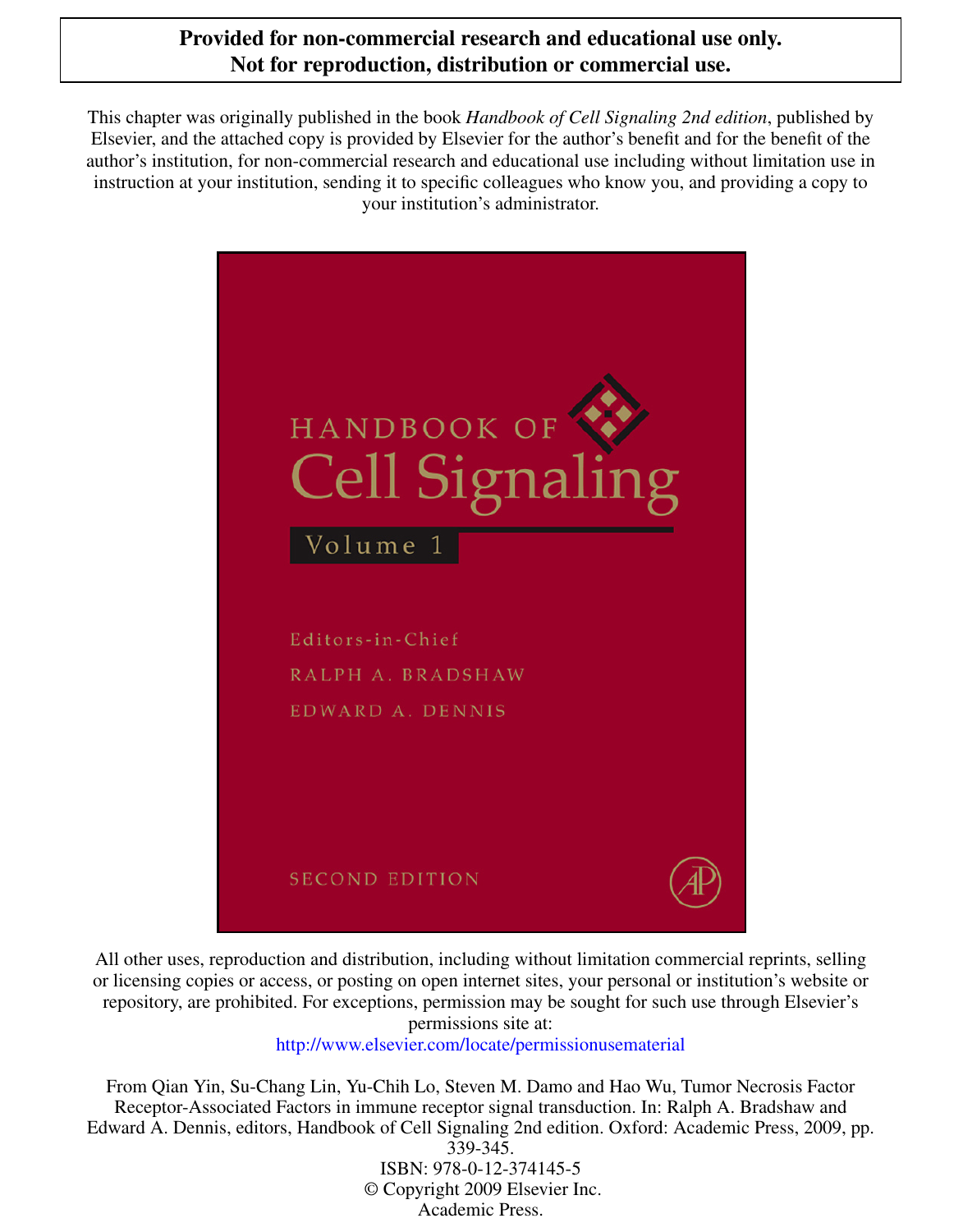Section D

# **Membrane Proximal Events**

**James A. Wells, Editor**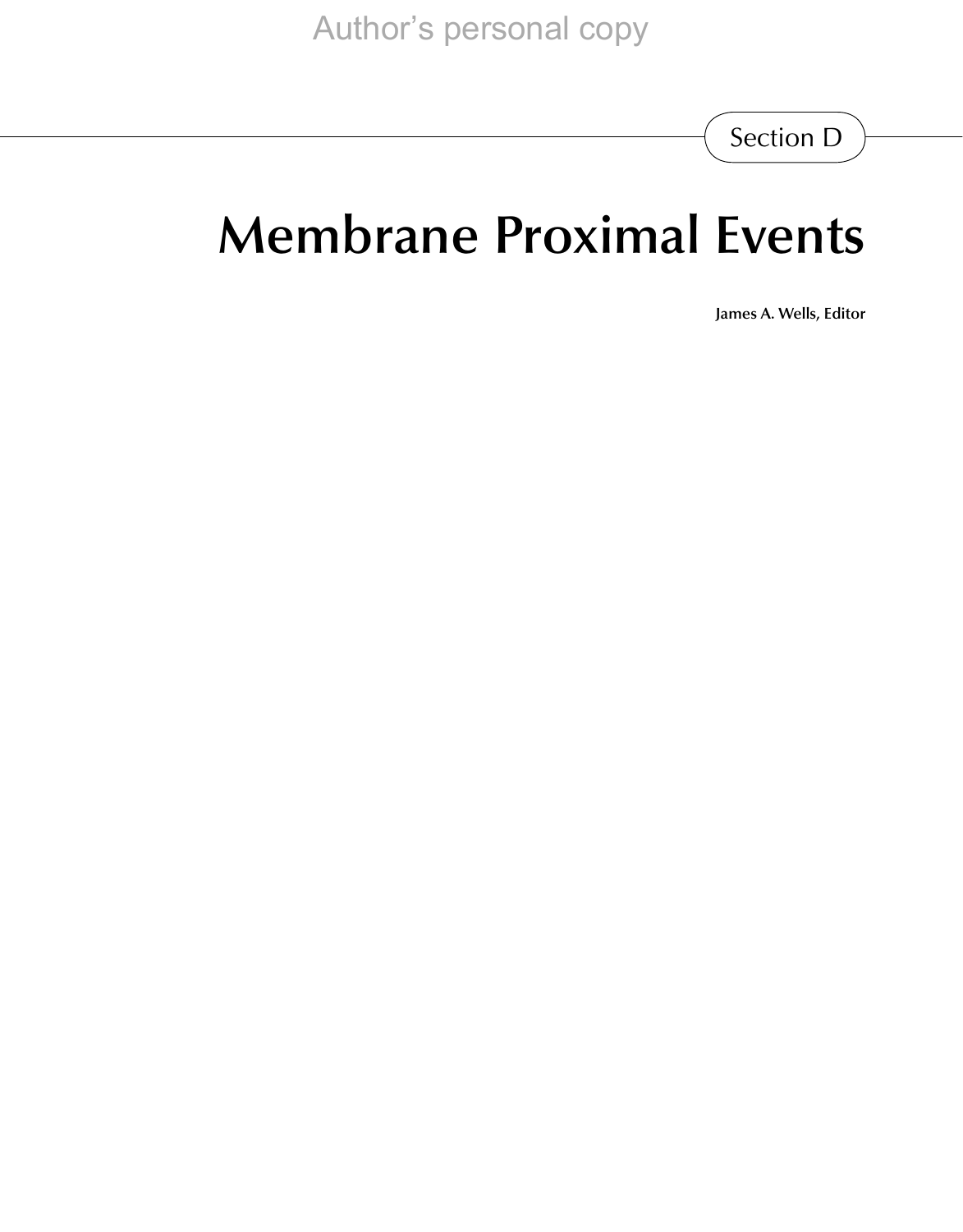Chapter 49

## **Tumor Necrosis Factor Receptor-Associated Factors in Immune Receptor Signal Transduction**

**Qian Yin, Su-Chang Lin, Yu-Chih Lo, Steven M. Damo, and Hao Wu**

*Department of Biochemistry, Weill Medical College of Cornell University, New York, New York*

#### **Introduction**

It is crucial for cells to detect extracellular and intracellular stresses and act correspondingly. Sophisticated receptor families have been developed to sense both extracellular and intracellular stress signals, such as pathogen-associated molecular patterns (PAMPs). While Toll-like receptors (TLRs) sense extracellular PAMPs, the NOD-like receptors (NLRs) and the more recently identified double-strand RNA (dsRNA) receptors sense intracellular PAMPs, eliciting signal transduction for immune and inflammatory responses as part of the innate immunity against pathogens [\[1\].](#page-6-0) Cytokine secretion and induction of specific adaptive immunity ensue to complete the complex network of host defense. Tumor necrosis factor (TNF) receptor-associated factors (TRAFs) are signaling proteins that participate in many aspects of the signal transduction of these immune receptors, including receptors for TNF and related cytokines, the IL-1 receptor, TLRs, NLRs, dsRNA receptors, the T cell receptors (TCR), and the B cell receptors (BCR) [\[1, 2\]](#page-6-0). TRAF activation eventually leads to activation of transcription factors such as NF $\kappa$ B and AP-1 ([Figure 49.1\)](#page-3-0).

#### **Discovery of TRAF proteins**

The first two and founding members of the TRAF family, TRAF1 and TRAF2, were discovered in 1994 via yeast two-hybrid using the cytoplasmic region of TNF-R2 [\[3\]](#page-6-1) as the bait. From then on, five more human TRAF family members have been identified and characterized and shown to participate in signal transduction beyond the TNF receptor superfamily [\(Table 49.1](#page-3-1)). Unlike many cell surface receptors, TNF receptors (TNFRs) do not possess any catalytic activity in their cytoplasmic tails, and rely on TRAFs and other intracellular proteins for signal transduction. TRAFs mainly reside in cytosolic fractions, which are consistent with their functions as receptor-proximal signaling proteins. However, they can be found in membrane fractions when overexpressed. TRAF4 has been found in nucleus, but its nuclear function remains unknown.

#### **Biological functions of TRAF proteins**

Mouse genetic studies have revealed that TRAF proteins regulate innate and adaptive immunity, embryonic development, stress responses, and bone metabolism through the modulation of cell survival, proliferation, differentiation, and cell death [\[4, 5\].](#page-6-2) TRAF homologs have been found in lower eukaryotes, including *Danio rerio* [\[6\]](#page-6-3), *Drosophila melanogaster* [\[7–9\],](#page-6-4) *C. elegans* [\[10\],](#page-6-5) and *Dictyostelium discoideum* [\[11\]](#page-6-6). In drosophila, TRAFs are essential for dorsoventral polarization and innate host defense [\[12, 13\].](#page-6-7)

The biological functions of TRAF proteins appear to be mediated through activation of transcription factors such as NF $\kappa$ B and AP-1. In fact, almost all NF $\kappa$ B activation is mediated by TRAFs except that involved in DNA damage responses [\[14\]](#page-6-8). The interceding steps between TRAF activation and transcription factor activation involve kinase cascades such as the  $I<sub>K</sub>B$  kinases (IKKs) and mitogen-activated protein kinases (MAPKs), including c-Jun N-terminal kinase (JNK) and p38. TRAF proteins can play either a positive or a negative role in NF<sub>K</sub>B activation.

TRAF proteins can interact with each other and with numerous receptors, kinases, and signaling proteins from the immune pathways they participate in [\[10\]](#page-6-5). Therefore,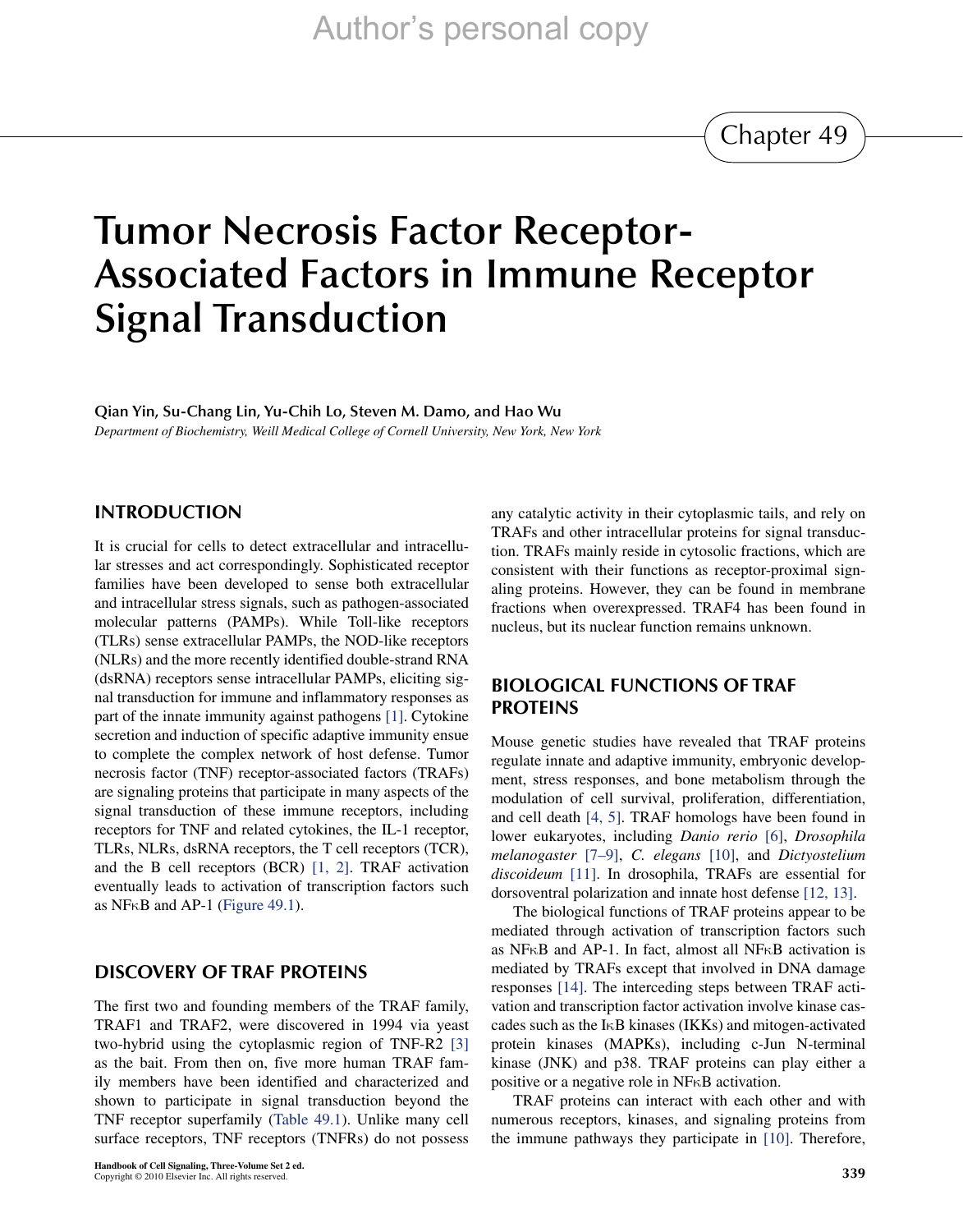**340 PART | I** Initiation: Extracellular and Membrane Events



<span id="page-3-0"></span>(a) An overall view of the pathways that TRAFs engage in. (b) TRAFs, in particular TRAF6, mediate Lys63-linked polyubiquitination and NF- $\kappa$ B signaling.

<span id="page-3-1"></span>

|                   | <b>Identification methods</b>                                                                  | Reference  |
|-------------------|------------------------------------------------------------------------------------------------|------------|
| TRAF1             | Yeast two-hybrid (TNF-R2)                                                                      | 3          |
| TRAF <sub>2</sub> | Yeast two-hybrid (TNF-R2)                                                                      | 3          |
| TRAF3             | Yeast two-hybrid (CD40)                                                                        | 11, 56, 57 |
| TRAF4             | Screening of a cDNA library from<br>breast cancer-derived metastatic<br>lymph nodes            | 58         |
| TRAF5             | Yeast two-hybrid (CD40)                                                                        | 59         |
|                   | Degenerate oligonucleotide PCR<br>(conserved residues in the TRAF<br>domain of TRAF1, 2 and 3) | 60         |
| TRAF <sub>6</sub> | <b>EST</b> database search                                                                     | 29         |
|                   | (TRAF-C domain of TRAF2)<br>Yeast two-hybrid (CD40)                                            | 61         |
| TRAF7             | <b>EST</b> database search                                                                     | 62         |
|                   | (TRAF-like RING)<br>TAP/LC-MS/MS                                                               | 63         |

tight regulation of the myriad of interactions is required for precise and specific signaling. Which TRAF protein is activated and which downstream pathway is elicited upon its activation are dependent on both the nature of the stimuli and the cell types [\[15\]](#page-6-9).

#### **Domain organizations and structures of TRAFs**

The N-terminal part of TRAFs 2–7 consists of one really interesting new gene (RING) type zinc binding domain followed by several CCHC zinc fingers ([Figure 49.2\)](#page-4-0). TRAF1 lacks the most N-terminal RING domain, but retains one predicted CCHC zinc finger. With the exception of TRAF7, all TRAF proteins share the characteristic TRAF domain, or merpin and TRAF homology (MATH) domain at their C-termini, which mediates interaction with receptors and adaptor proteins [\(Figure 49.2\)](#page-4-0). Instead of a TRAF domain, TRAF7 has seven WD40 repeats that are also well known to mediate protein–protein interactions.

#### **The N-Terminal RING Domain and Zinc Fingers**

The RING domain is a special type of zinc binding domain. The consensus RING sequence is  $CX_2CX_{(9-39)}CX_{(1-3)}HX_{(2-3)}$  $C/HX_2CX_{(4-48)}CX_2C$  with eight cysteines and histidines in a "cross-brace" topology to coordinate two zinc ions [\[16\]](#page-7-0). RING domains are present in many E3 ubiquitin–protein ligases to mediate the interaction between E2 ubiquitin conjugating enzymes and their substrates. Zinc fingers such as the CCHC type in TRAFs, on the other hand, were first identified in transcription factors [\[17\]](#page-7-1). They wind themselves on one zinc ion, and often occur in tandem. Today, the zinc finger family has expanded rapidly to mediate protein–DNA, protein–RNA, protein–protein and protein–lipid interactions [\[18–20\].](#page-7-2) They have even been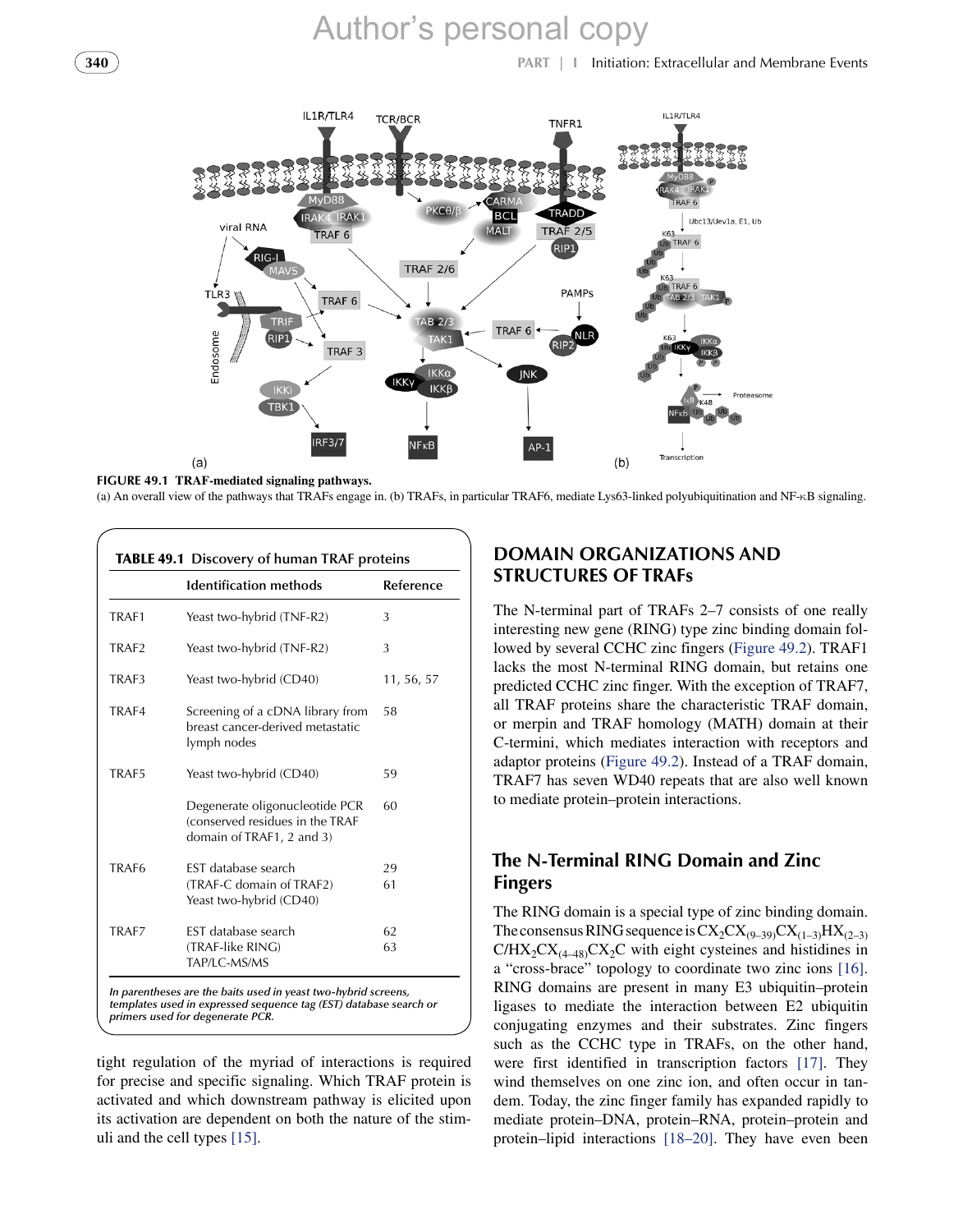**Chapter | 49** Tumor Necrosis Factor Receptor-Associated Factors in Immune Receptor Signal Transduction **341**



<span id="page-4-0"></span>**FIGURE 49.2** Domain Organizations of human TRAF1-7.

exploited by protein engineering to create artificial zinc fingers with novel binding specificity [\[21\]](#page-7-3).

#### **The C-Terminal TRAF Domain**

The C-terminal TRAF domain can be further divided into TRAF-N and TRAF-C domains. TRAF-N domain is a coiled-coil region that mediates homo- and heterooligomerization among TRAF family members. TRAF-C domain is responsible for physical association with upstream receptors and adaptor proteins. Crystal structures of TRAF domains from different TRAF proteins have shown that they form mushroom-shaped trimers with the TRAF-C domain as the "head" of the mushroom and the bundled coiled-coils as the "stalk" [\[22–24\]](#page-7-4) ([Figure 49.3](#page-5-0)). Both TRAF-N and TRAF-C domains contribute to the trimer interface; however, without the coiled-coil TRAF-N domain, the TRAF-C domain alone exists as a monomer in solution [\[25\].](#page-7-5) Each TRAF-C domain adopts a unique  $\beta$ -sandwich topology composed of eight anti-parallel  $\beta$ strands, which is similar to the conformation observed in merpin metalloproteases and the drosophila Siah protein.

X-ray crystallographic studies have also revealed the interaction details of TRAFs with peptides derived from receptors [\[22–24\]](#page-7-4) and with the adaptor protein TRADD (TNF receptor associated protein with a death domain) [\[26\]](#page-7-6) ([Figure 49.3](#page-5-0)). One peptide molecule binds exclusively to one TRAF protomer. The receptor-derived peptides bind to a shallow surface groove on the TRAF-C domains, but the binding details differ in different TRAF-peptide pairs. In particular, TRAF6 has a peptide binding specificity that

is distinct from TRAF2 and TRAF3. TRAF trimerization enhances the otherwise weak interactions between TRAF proteins and the peptides via avidity [\[27\].](#page-7-7) TRAF2–TRADD interaction is quite distinctive from TRAF–peptide interactions [\[26\].](#page-7-6) It is much stronger and can effectively compete with TRAF2–receptor complexes, which may ensure recruitment of anti-apoptotic cIAPs to the TNFR1 signaling complex to suppress apoptosis.

#### **The unique TRAF6**

Evolutionarily, TRAF6 is probably the most ancient mammalian TRAF and most resembles the primordial TRAF protein, while the divergence of TRAFs 1, 2, 3 and 5 from TRAF4 and among themselves is the result of recent gene duplications [\[28\].](#page-7-8) Consistently, the TRAF-C domain homology suggests that TRAF6 is most distant from other TRAFs [\[29\].](#page-7-9) Along with TRAF2, 3, and 5, TRAF6 physically associates with and mediates signaling from TNFR superfamily members, including CD40, RANK, and TACI [\[10\].](#page-6-5) However, TRAF6 distinguishes itself by binding to a different motif on TNF receptors [\[30\].](#page-7-10)

Moreover, TRAF6 is the major transducer of IL-1 receptor/TLR signaling. TRAF6 was first identified as a mediator of IL-1 signaling [\[29\].](#page-7-9) Ligation of IL-1 to IL-1R first recruits myeloid differentiation primary response gene 88 (MyD88) via the interaction between the Toll/interleukin receptor domains (TIRs) present in both IL-1R cytoplasmic tail and MyD88 ([Figure 49.1\)](#page-3-0). MyD88 then recruits IL-1 receptor-associated kinase 1 (IRAK1) and its homolog IRAK4 via death domain (DD)–DD interactions.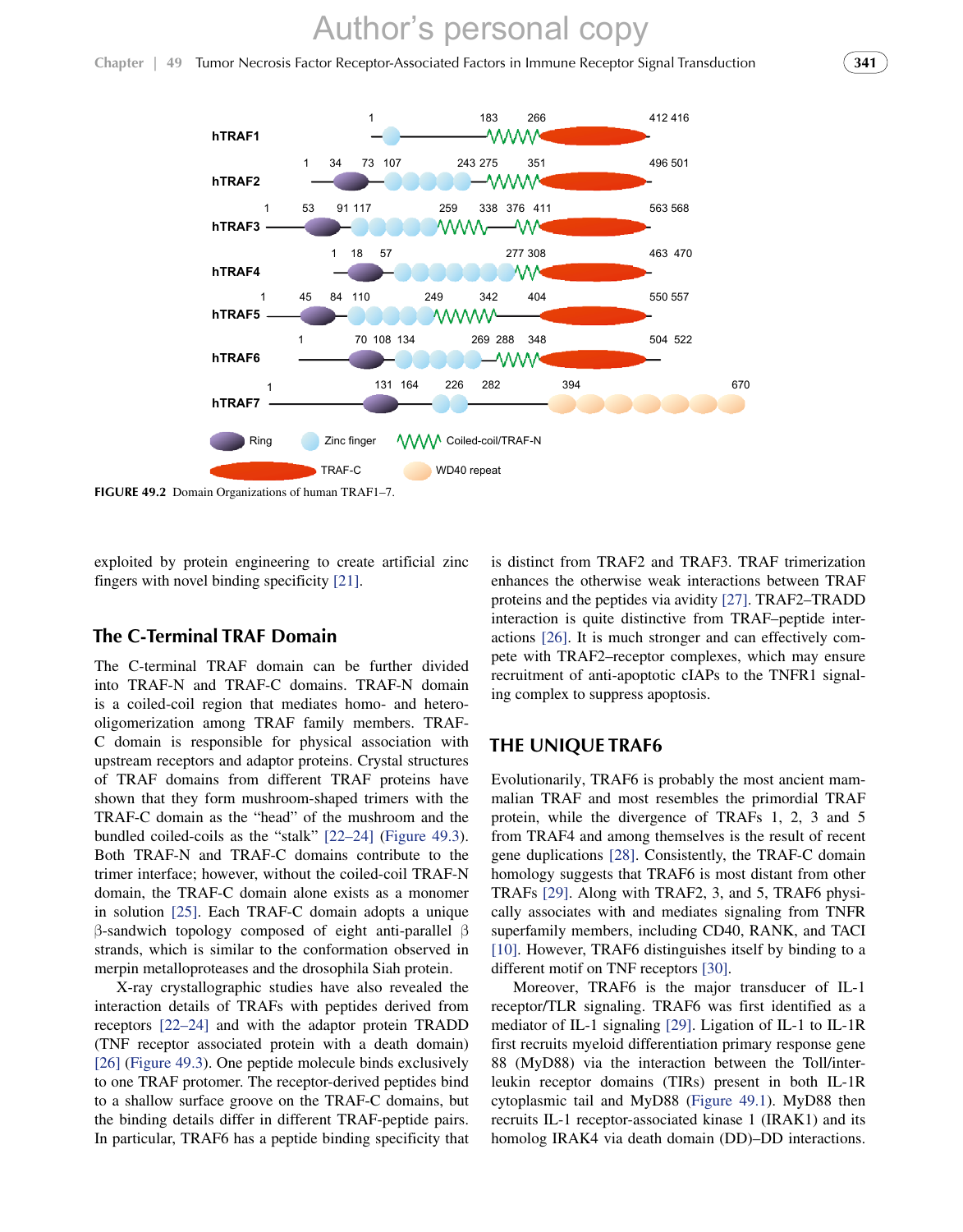

<span id="page-5-0"></span>(a) Trimeric TRAF domain structure of TRAF2 (ribbon) in complex with the TNFR2 peptide (stick model); (b) trimeric TRAF domain structure of TRAF3 (ribbon) in complex with the CD40 peptide (stick model); (c) trimeric TRAF domain structure of TRAF2 (ribbon) in complex with the N-terminal domain of TRADD ( $C\alpha$  trace); (d) surface electrostatic diagram of TRAF2 shown in complex with the stick model of the TRAF2/3/5 binding peptide of CD40; (e) surface electrostatic diagram of TRAF3 shown in complex with the stick model of the TRAF2/3/5-binding peptide of CD40; (f) surface electrostatic diagram of TRAF6 shown in complex with the stick model of the TRAF6 binding peptide of CD40; (g) surface electrostatic diagram of TRAF2 shown in complex with the  $C\alpha$  trace of the N-terminal domain of TRADD.

The kinase activity of IRAK4 is required for IL-1 signaling, while that of IRAK1 is not required. When recruited to the receptor proximal complex, IRAK4 phosphorylates IRAK1 and TRAF6 is recruited to this complex via IRAK1 [\[24\]](#page-7-11). Recent studies have shown that while TRAF6 mediates  $NFRB$  and  $MAP$  kinase activation by these receptors, TRAF3 may be involved in interferon production upon TLR activation [\[31, 32\]](#page-7-12). For T cell receptor and B cell receptor mediated NFKB activation, TRAF6 acts downstream of the CARMA1–Bcl10–MALT1 (CBM) complex [\[33\]](#page-7-13). In addition, the role of TRAF6 in signaling of the dsRNA sensor RIG-I and NLRs such as Nod1 and Nod2 has been implicated.

#### **TRAF signaling and Lys63 linked polyubiquitination**

Biochemical fractionation and *in vitro* reconstitution have revealed that MAP kinase and  $N$ F $\kappa$ B activation by TRAF6 requires a novel form of polyubiquitination [\[34, 35\]](#page-7-14). Ubiquitination is one of the most prevalent posttranslational modifications that is accomplished in three steps by ATP-dependent attachment of ubiquitin (Ub) via thioester bond to Ub activating enzyme (E1), transfer of Ub from E1 to the active site Cys of Ub conjugating enzyme (E2), and transfer of Ub from E2 active site to Lys residues of

substrates with the aid of a Ub ligase (E3). TRAF6 is a RING-type E3 that ubiquitinates via the Lys63 linkage instead of the Lys48 linkage for proteasomal degradation.

On activation by the relevant signaling pathways upon ligand stimulation, TRAF6 promotes Lys63-linked polyubiquitination of itself and downstream signaling proteins, a process that requires a heterodimeric E2 of Ubc13 and the ubiquitin E2 variant (Uev) known as Uev1A [\[36\].](#page-7-15) The Lys63-linked polyubiquitin chains function as anchors to recruit the transforming growth factor  $(TGF)-\beta$ -activated kinase 1 (TAK1) complex consisting of TAK1, the TAK1 binding protein 1 (TAB1), and TAB2 or TAB3. Both TAB2 and TAB3 contain ubiquitin binding motifs, which mediate the interaction between the TAK1 complex and ubiquitinated TRAF6 [\[37\]](#page-7-16). Activated TAK1 then phosphorylates and activates I<sub>K</sub>B kinase  $\beta$  (IKK $\beta$ ), a catalytic subunit of the IKK complex. Phosphorylation of  $I\kappa B$  by the IKK complex leads to its ubiquitination via the Lys48 linkage, and its destruction by the 26S proteasome. Rid of its inhibitor, the previously cytosol-trapped  $NFRB$  is free to translocate to the nucleus, induce transcriptional activation of various genes, and launch a battery of immune responses to encounter the stress signals. NF $\kappa$ B essential modulator (NEMO) or IKK $\gamma$ , the regulatory subunit of the IKK complex, is also a substrate of TRAF6 ubiquitin ligase activity. TAK1 also directly phosphorylates MAP kinases, leading to activation of AP-1 transcription factors.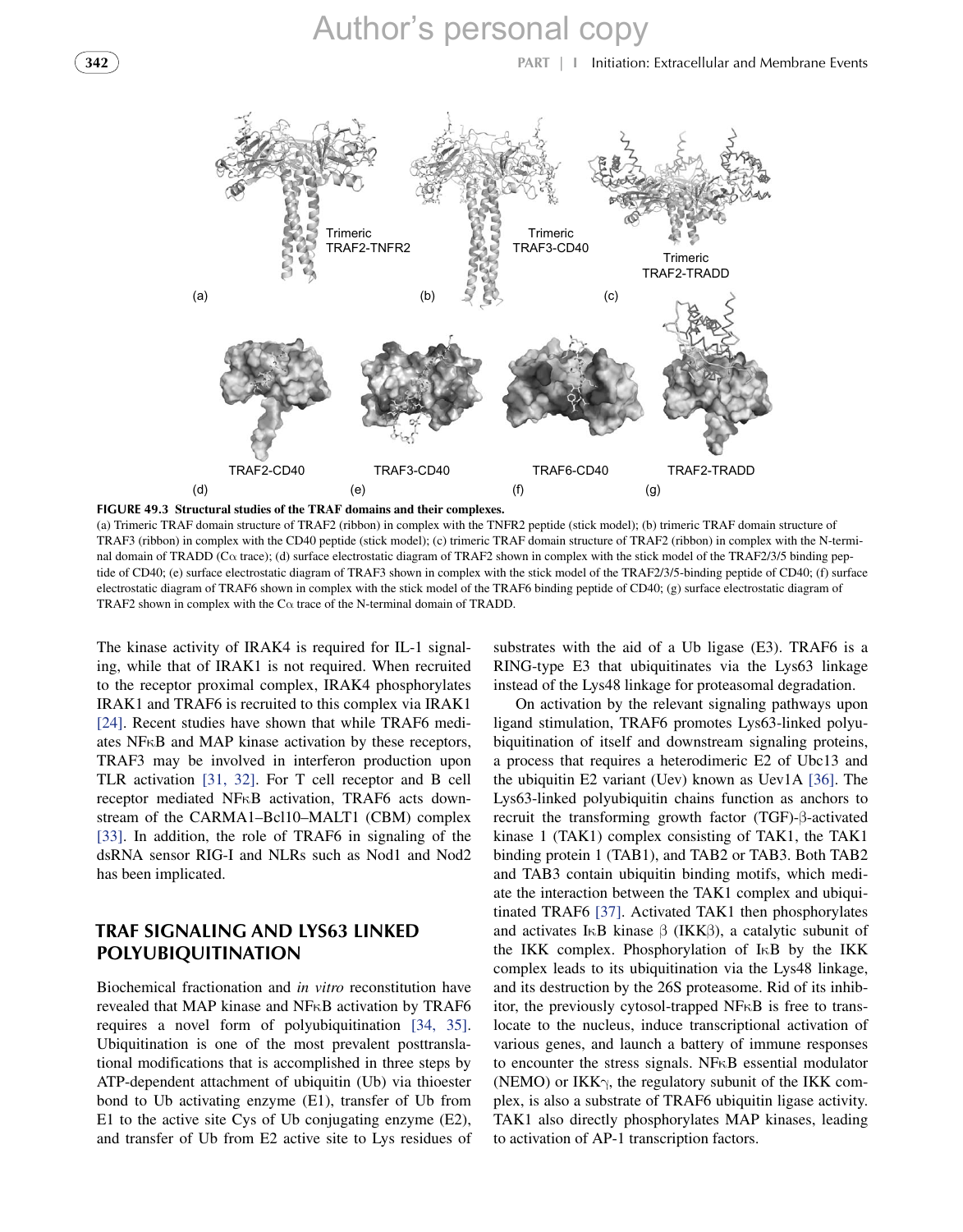For other TRAF family members, Lys63-linked polyubiquitination also appears to be the common mechanism of their downstream action. It has been shown that TNF activated endogenous TAK1, and the kinase-negative TAK1 acted as a dominant negative inhibitor against TNF induced NF<sub>K</sub>B activation [\[38\].](#page-7-17) More convincingly, siRNA-mediated knockdown showed that TAK1 is critical for TNFinduced activation of the NF $\kappa$ B pathway [\[39\].](#page-7-18) It was shown that TNF-induced IKK activation is mediated through the TRAF2, TRAF5, and TAK1 signaling pathway [\[40\].](#page-7-19) Similarly, the role of the TAB2-related protein TAB3 in TNFR signaling has been uncovered (41–43). The role of Lys63 ubiquitination in TRAF2 and TRAF5 signaling has also been inferred from the negative regulation by the Lys63 linkage specific de-ubiquitinating enzyme CYLD [\[44–46\].](#page-7-20)

#### **Regulation of TRAF signaling**

TRAF signaling is tightly regulated by many mechanisms; in particular, oligomerization and ubiquitination. These regulatory mechanisms ensure that TRAFs are activated upon ligand stimulation and turned off at the appropriate times. Oligomerization appears to be the common theme of TRAF6 activation in all known signaling pathways: oligomerization by TNFRs, by TIR signaling complexes, and by the CBM complex. The C-terminal TRAF domain mediates its trimerization. Forced dimerization by fused dimerizing domain also activates TRAF6 [\[47\]](#page-7-21). A cytosolic TRAF-interacting protein known as TIFA, with a forkheadassociated (FHA) domain, can enhance TRAF6 oligomerization and activation [\[48\]](#page-7-22).

Several de-ubiquitinating and ubiquitinating enzymes, such as A20 and CYLD, have been shown to provide feedback inhibition of TRAF-mediated NFKB activation. A20 was originally characterized as an early response gene to TNF stimulation [\[49\],](#page-7-23) and possesses dual ubiquitin editing functions [\[50\].](#page-7-24) While the N-terminal domain of A20 is a de-ubiquitinating enzyme (DUB) for Lys63-linked polyubiquitination of signaling mediators such as TRAF6 and RIP, its C-terminal domain is a ubiquitin ligase (E3) for Lys48-linked degradative polyubiquitination of the same substrates [\[50–54\].](#page-7-24) CYLD is Lys63-specific de-ubiquitinating enzyme, whose mutations are the underlying causes of familial cylindromatosis, with predisposition to tumors of skin appendages called cylindromas [\[44–46, 54, 55\]](#page-7-20).

#### **Summary and perspectives**

Since the identification of the first two TRAF family members in 1994, it has become clear that different TRAFs exhibit specific biological functions. The membrane-proximal events for initiating differential TRAF signal transduction have been relatively well established from the wealth of structural and functional studies. The biggest challenge now lies ahead – to further elucidate the molecular mechanisms of the E3 activities of the different TRAF family members. While the E3 activity of TRAF6 has been demonstrated both *in vitro* and in cells, relatively less is known regarding the E3 activity of other TRAFs and their specificity. Therefore, this aspect of TRAF signaling will remain an important focus of investigation for a wide range of biological interests.

#### **Acknowledgement**

This work was supported by National Institute of Health (RO1 AI045937 to HW). SCL and YCL are postdoctoral fellows of the Cancer Research Institute.

#### **References**

- <span id="page-6-0"></span>1. Meylan E, Tschopp J, Karin M. Intracellular pattern recognition receptors in the host response. *Nature* 2006;**442**:39–44.
- 2. Schulze-Luehrmann J, Ghosh S. Antigen-receptor signaling to nuclear factor B. *Immunity* 2006;**25**:701–15.
- <span id="page-6-1"></span>3. Rothe M, Wong SC, Henzel WJ, Goeddel DV. A novel family of putative signal transducers associated with the cytoplasmic domain of the 75-kDa tumor necrosis factor receptor. *Cell* 1994;**78**:681–92.
- <span id="page-6-2"></span>4. Bradley JR, Pober JS. Tumor necrosis factor receptor-associated factors (TRAFs). *Oncogene* 2001;**20**:6482–91.
- 5. Chung JY, Park YC, Ye H, Wu H. All TRAFs are not created equal: common and distinct molecular mechanisms of TRAF-mediated signal transduction. *J Cell Sci* 2002;**115**:679–88.
- <span id="page-6-3"></span>6. Phelan PE, Mellon MT, Kim CH. Functional characterization of fulllength TLR3, IRAK-4, and TRAF6 in zebrafish (Danio rerio). *Mol Immunol* 2005;**42**:1057–71.
- <span id="page-6-4"></span>7. Medzhitov R, Janeway C. Jr. Innate immune recognition: mechanisms and pathways. *Immunol Rev* 2000;**173**:89–97.
- 8. Liu H, Su YC, Becker E, Treisman J, Skolnik EY. A Drosophila TNFreceptor-associated factor (TRAF) binds the ste20 kinase Misshapen and activates Jun kinase. *Curr Biol* 1999;**9**:101–4.
- 9. Zapata JM, Matsuzawa S, Godzik A, Leo E, Wasserman SA, Reed JC. The Drosophila tumor necrosis factor receptor-associated factor-1 (DTRAF1) interacts with Pelle and regulates NF<sub>K</sub>B activity. *J Biol Chem* 2000;**275**:12,102–107.
- <span id="page-6-5"></span>10. Wajant H, Henkler F, Scheurich P. The TNF-receptor-associated factor family: scaffold molecules for cytokine receptors, kinases and their regulators. *Cell Signal* 2001;**13**:389–400.
- <span id="page-6-6"></span>11. Regnier CH, Tomasetto C, Moog-Lutz C, et al. Presence of a new conserved domain in CART1, a novel member of the tumor necrosis factor receptor-associated protein family, which is expressed in breast carcinoma. *J Biol Chem* 1995;**270**:25,715–21.
- <span id="page-6-7"></span>12. Preiss A, Johannes B, Nagel AC, Maier D, Peters N, Wajant H. Dynamic expression of Drosophila TRAF1 during embryogenesis and larval development. *Mech Dev* 2001;**100**:109–13.
- 13. Imler JL, Hoffmann JA. Toll receptors in innate immunity. *Trends Cell Biol* 2001;**11**:304–11.
- <span id="page-6-8"></span>14. Hayden MS, Ghosh S. Shared principles in NF-KB signaling. *Cell* 2008;**132**:344–62.
- <span id="page-6-9"></span>15. Bishop GA. The multifaceted roles of TRAFs in the regulation of B-cell function. *Nature Rev Immunol* 2004;**4**:775–86.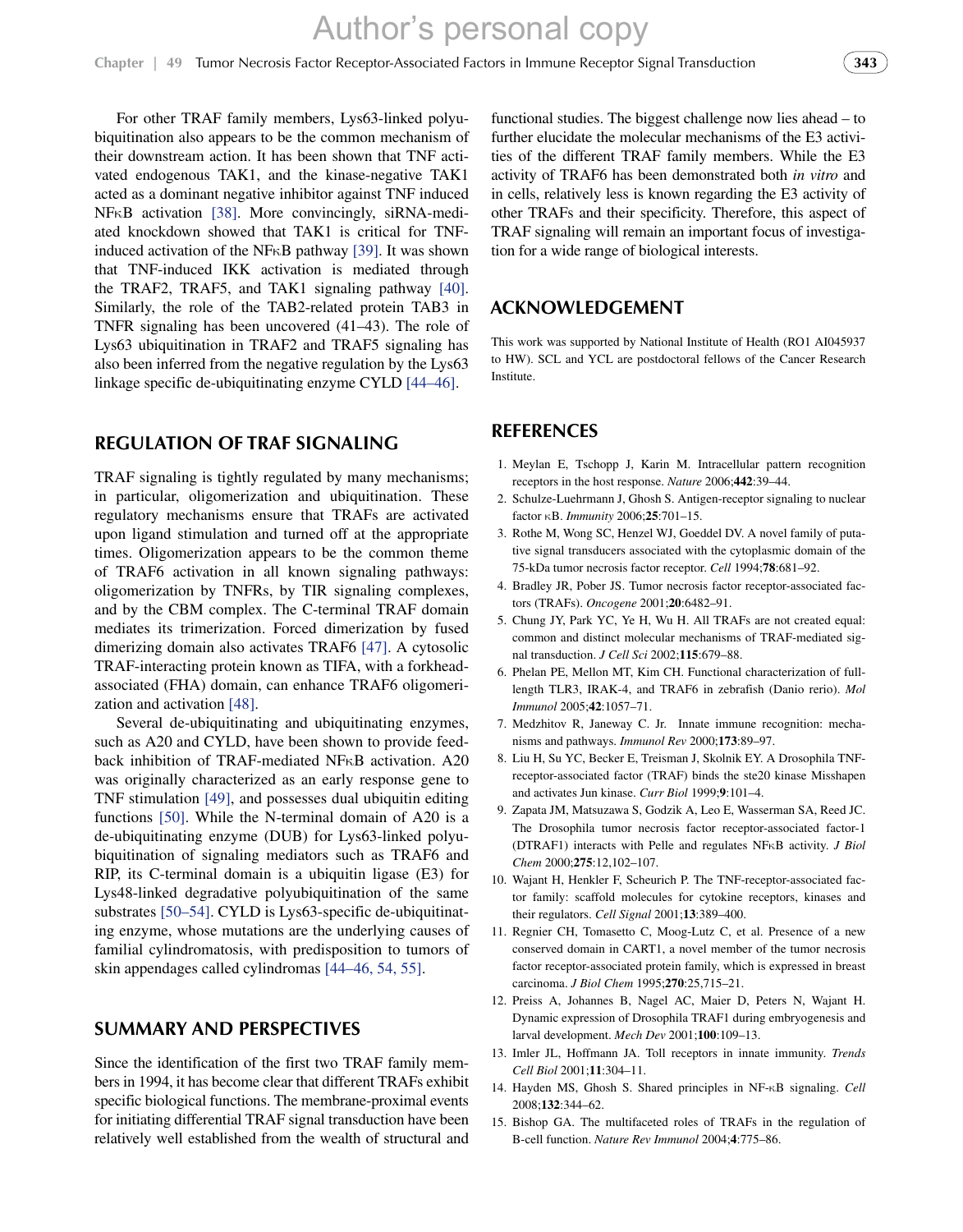**344 PART | I** Initiation: Extracellular and Membrane Events

- <span id="page-7-0"></span>16. Freemont PS. RING for destruction?. *Curr Biol* 2000;**10**:R84–7.
- <span id="page-7-1"></span>17. Miller J, McLachlan AD, Klug A. Repetitive zinc-binding domains in the protein transcription factor IIIA from Xenopus oocytes. *EMBO J* 1985;**4**:1609–14.
- <span id="page-7-2"></span>18. Brown RS. Zinc finger proteins: getting a grip on RNA. *Curr Opin Struct Biol* 2005;**15**:94–8.
- 19. Hall TM. Multiple modes of RNA recognition by zinc finger proteins. *Curr Opin Struct Biol* 2005;**15**:367–73.
- 20. Gamsjaeger R, Liew CK, Loughlin FE, Crossley M, Mackay JP. Sticky fingers: zinc-fingers as protein-recognition motifs. *Trends Biochem Sci* 2007;**32**:63–70.
- <span id="page-7-3"></span>21. Giesecke AV, Fang R, Joung JK. Synthetic protein–protein interaction domains created by shuffling Cys2His2 zinc-fingers. *Mol Syst Biol* 2006;**2**:2006–11.
- <span id="page-7-4"></span>22. Park YC, Burkitt V, Villa AR, Tong L, Wu H. Structural basis for self-association and receptor recognition of human TRAF2. *Nature* 1999;**398**:533–8.
- 23. Ni CZ, Welsh K, Leo E, et al. Molecular basis for CD40 signaling mediated by TRAF3. *Proc Natl Acad Sci USA* 2000;**97**:10,395–9.
- <span id="page-7-11"></span>24. Ye H, Arron JR, Lamothe B, et al. Distinct molecular mechanism for initiating TRAF6 signalling. *Nature* 2002;**418**:443–7.
- <span id="page-7-5"></span>25. Wu H, Park YC, Ye H, Tong L. Structural studies of human TRAF2. *Cold Spring Harb Symp Quant Biol* 1999;**64**:541–9.
- <span id="page-7-6"></span>26. Park YC, Ye H, Hsia C, et al. A novel mechanism of TRAF signaling revealed by structural and functional analyses of the TRADD–TRAF2 interaction. *Cell* 2000;**101**:777–87.
- <span id="page-7-7"></span>27. Ye H, Wu H. Thermodynamic characterization of the interaction between TRAF2 and receptor peptides by isothermal titration calorimetry. *Proc Natl Acad Sci* 2000;**97**:8961–6.
- <span id="page-7-8"></span>28. Grech A, Quinn R, Srinivasan D, Badoux X, Brink R. Complete structural characterisation of the mammalian and Drosophila TRAF genes: implications for TRAF evolution and the role of RING finger splice variants. *Mol Immunol* 2000;**37**:721–34.
- <span id="page-7-9"></span>29. Cao Z, Xiong J, Takeuchi M, Kurama T, Goeddel DV. TRAF6 is a signal transducer for interleukin-1. *Nature* 1996;**383**:443–6.
- <span id="page-7-10"></span>30. Pullen SS, Dang TT, Crute JJ, Kehry MR. CD40 signaling through tumor necrosis factor receptor-associated factors (TRAFs). Binding site specificity and activation of downstream pathways by distinct TRAFs. *J Biol Chem* 1999;**274**:14,246–54.
- <span id="page-7-12"></span>31. Hacker H, Redecke V, Blagoev B, et al. Specificity in Toll-like receptor signalling through distinct effector functions of TRAF3 and TRAF6. *Nature* 2006;**439**:204–7.
- 32. Oganesyan G, Saha SK, Guo B, et al. Critical role of TRAF3 in the Toll-like receptor-dependent and -independent antiviral response. *Nature* 2006;**439**:208–11.
- <span id="page-7-13"></span>33. Sun L, Deng L, Ea CK, Xia ZP, Chen ZJ. The TRAF6 ubiquitin ligase and TAK1 kinase mediate IKK activation by BCL10 and MALT1 in T lymphocytes. *Mol Cell* 2004;**14**:289–301.
- <span id="page-7-14"></span>34. Deng L, Wang C, Spencer E, et al. Activation of the IKB kinase complex by TRAF6 requires a dimeric ubiquitin-conjugating enzyme complex and a unique polyubiquitin chain. *Cell* 2000;**103**: 351–61.
- 35. Wang C, Deng L, Hong M, Akkaraju GR, Inoue J, Chen ZJ. TAK1 is a ubiquitin-dependent kinase of MKK and IKK. *Nature* 2001;**412**: 346–51.
- <span id="page-7-15"></span>36. Pickart CM, Eddins MJ. Ubiquitin: structures, functions, mechanisms. *Biochim Biophys Acta* 2004;**1695**:55–72.
- <span id="page-7-16"></span>37. Kanayama A, Seth RB, Sun L, et al. TAB2 and TAB3 activate the NF-KB pathway through binding to polyubiquitin chains. Mol Cell 2004;**15**:535–48.
- <span id="page-7-17"></span>38. Sakurai H, Miyoshi H, Toriumi W, Sugita T. Functional interactions of transforming growth factor beta-activated kinase 1 with IKB kinases to stimulate NF- $\kappa$ B activation. *J Biol Chem* 1999; 274:10, 641–8.
- <span id="page-7-18"></span>39. Takaesu G, Surabhi RM, Park KJ, Ninomiya-Tsuji J, Matsumoto K, Gaynor RB. TAK1 is critical for IKB kinase-mediated activation of the NF-B pathway. *J Mol Biol* 2003;**326**:105–15.
- <span id="page-7-19"></span>40. Sakurai H, Suzuki S, Kawasaki N, et al. Tumor necrosis factor-alphainduced IKK phosphorylation of NF-KB p65 on serine 536 is mediated through the TRAF2, TRAF5, and TAK1 signaling pathway. *J Biol Chem* 2003;**278**:36,916–23.
- 41. Ishitani T, Takaesu G, Ninomiya-Tsuji J, Shibuya H, Gaynor RB, Matsumoto K. Role of the TAB2-related protein TAB3 in IL-1 and TNF signaling. *Embo J* 2003;**22**:6277–88.
- 42. Cheung PC, Nebreda AR, Cohen P. TAB3, a new binding partner of the protein kinase TAK1. *Biochem J* 2004;**378**:27–34.
- 43. Jin G, Klika A, Callahan M, et al. Identification of a human NF-B-activating protein, TAB3. *Proc Natl Acad Sci USA* 2004;**101**:2028–33.
- <span id="page-7-20"></span>44. Kovalenko A, Chable-Bessia C, Cantarella G, Israel A, Wallach D, Courtois G. The tumour suppressor CYLD negatively regulates NF-B signalling by de-ubiquitination. *Nature* 2003;**424**:801–5.
- 45. Brummelkamp TR, Nijman SM, Dirac AM, Bernards R. Loss of the cylindromatosis tumour suppressor inhibits apoptosis by activating NF-B. *Nature* 2003;**424**:797–801.
- 46. Trompouki E, Hatzivassiliou E, Tsichritzis T, Farmer H, Ashworth A, Mosialos G. CYLD is a de-ubiquitinating enzyme that negatively regulates NF-<sub>K</sub>B activation by TNFR family members. *Nature* 2003;**424**:793–6.
- <span id="page-7-21"></span>47. Wang C, Deng L, Hong M, Akkaraju GR, Inoue J, Chen ZJ. TAK1 is a ubiquitin-dependent kinase of MKK and IKK. *Nature* 2001;**412**:346–51.
- <span id="page-7-22"></span>48. Ea CK, Sun L, Inoue J, Chen ZJ. TIFA activates IKB kinase (IKK) by promoting oligomerization and ubiquitination of TRAF6. *Proc Natl Acad Sci USA* 2004;**101**:153,18–23.
- <span id="page-7-23"></span>49. Opipari Jr. AW, Boguski MS, Dixit VM The A20 cDNA induced by tumor necrosis factor alpha encodes a novel type of zinc finger protein. *J Biol Chem* 1990;**265**:14,705–8.
- <span id="page-7-24"></span>50. Wertz IE, O'Rourke KM, Zhou H, et al. De-ubiquitination and ubiquitin ligase domains of A20 downregulate NF- $\kappa$ B signalling. *Nature* 2004;**430**:694–9.
- 51. Heyninck K, Beyaert R. The cytokine-inducible zinc finger protein A20 inhibits IL-1-induced NF-<sub>K</sub>B activation at the level of TRAF6. *FEBS Letts* 1999;**442**:147–50.
- 52. Boone DL, Turer EE, Lee EG, et al. The ubiquitin-modifying enzyme A20 is required for termination of Toll-like receptor responses. *Nature Immunol* 2004;**5**:1052–60.
- 53. Lin SC, Chung JY, Lamothe B, et al. Molecular basis for the unique de-ubiquitinating activity of the NF-<sub>K</sub>B inhibitor A20. *J Mol Biol* 2008;**376**:526–40.
- 54. Komander D, Barford D. Structure of the A20 OTU domain and mechanistic insights into de-ubiquitination. *Biochem J* 2008;**409**:77–85.
- 55. Komander D, Lord CJ, Scheel H, et al. The structure of the CYLD USP domain explains its specificity for Lys63-linked polyubiquitin and reveals a B Box module. *Mol Cell* 2008;**29**:451–64.
- 56. Hu HM, O'Rourke K, Boguski MS, Dixit VM. A novel RING finger protein interacts with the cytoplasmic domain of CD40. *J Biol Chem* 1994;**269**:30,069–72.
- 57. Cheng G, Cleary AM, Ye ZS, Hong DI, Lederman S, Baltimore D. Involvement of CRAF1, a relative of TRAF, in CD40 signaling. *Science* 1995;**267**:1494–8.